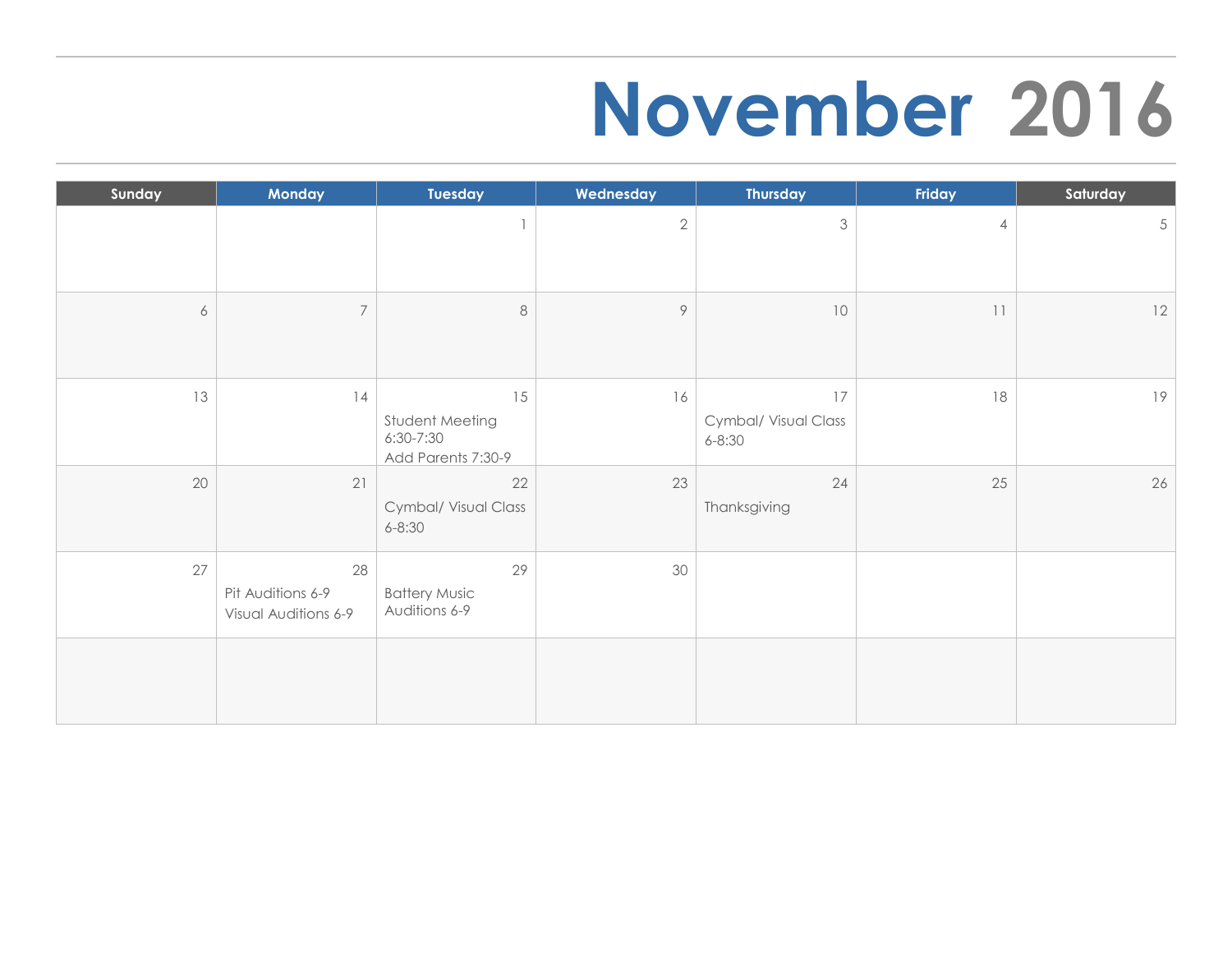#### **December 2016**

| Sunday         | Monday | Tuesday                              | Wednesday      | <b>Thursday</b>             | Friday       | Saturday                       |
|----------------|--------|--------------------------------------|----------------|-----------------------------|--------------|--------------------------------|
|                |        |                                      |                | Rehearsal 5:30-9            | $\mathbf{2}$ | $\mathcal{S}$<br>Rehearsal 9-6 |
| $\overline{4}$ | 5      | $\acute{\rm{o}}$<br>Rehearsal 5:30-9 | $\overline{7}$ | $\,8\,$<br>Rehearsal 5:30-9 | $\circ$      | 10<br>Mini Camp #1<br>$9 - 9$  |
| 11             | 12     | 13<br>Rehearsal 5:30-9               | 14             | 15<br>Rehearsal 5:30-9      | 16           | 17<br>Rehearsal 9-6            |
| 18             | 19     | 20<br>Rehearsal 5:30-9               | 21             | 22<br>Rehearsal 5:30-9      | 23           | 24                             |
| 25             | 26     | 27                                   | 28             | 29                          | 30           | 31                             |
|                |        |                                      |                |                             |              |                                |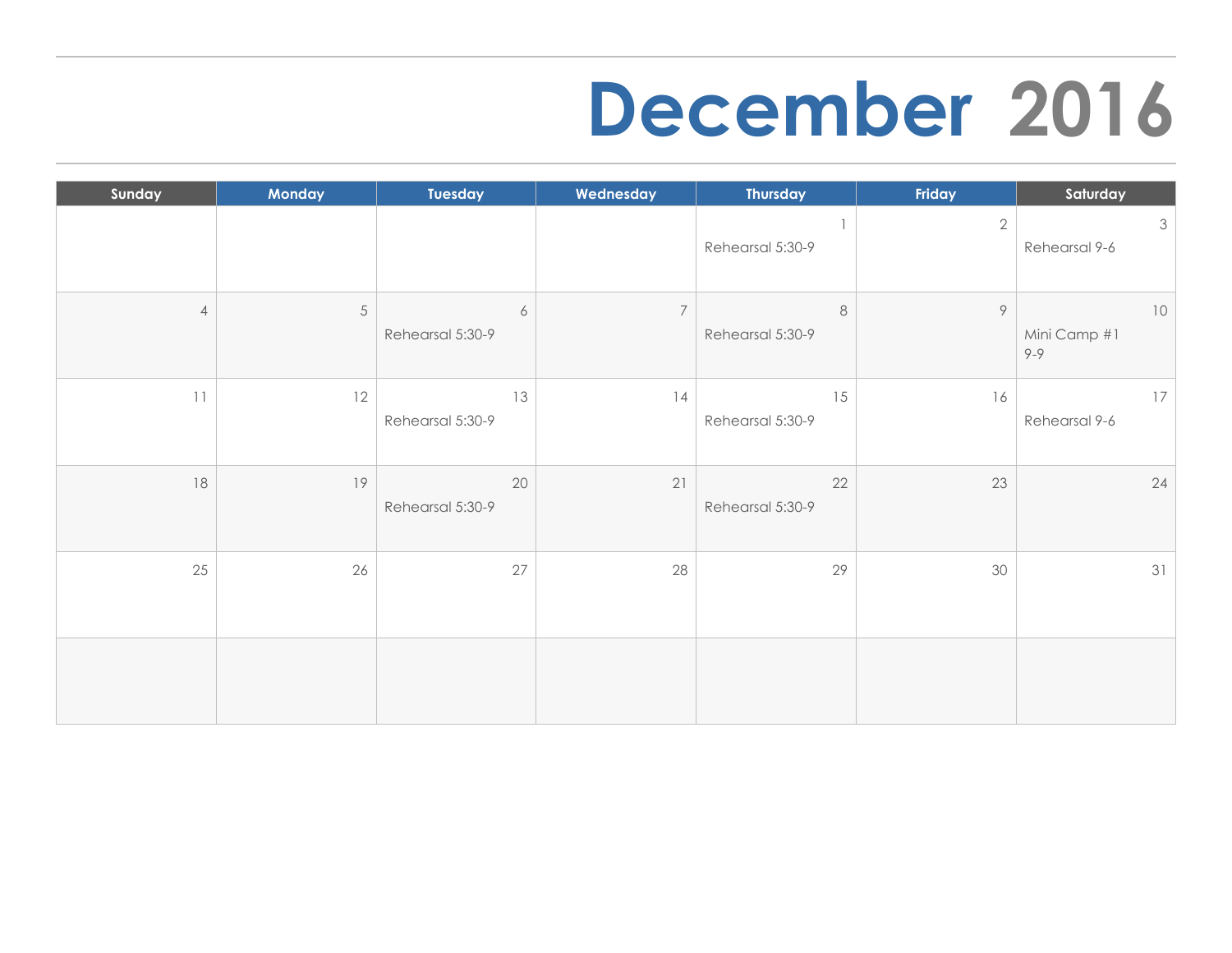## **January 2017**

| Sunday | Monday       | Tuesday                | Wednesday      | <b>Thursday</b>                | Friday | Saturday                         |
|--------|--------------|------------------------|----------------|--------------------------------|--------|----------------------------------|
|        | $\mathbf{2}$ | 3<br>Rehearsal 5:30-9  | $\overline{4}$ | $\sqrt{5}$<br>Rehearsal 5:30-9 | 6      | $7\overline{ }$<br>Rehearsal 9-6 |
| 8      | $\, \varphi$ | 10<br>Rehearsal 5:30-9 | 11             | 12<br>Rehearsal 5:30-9         | 13     | 14<br>Mini Camp #2<br>$9 - 9$    |
| 15     | 16           | 17<br>Rehearsal 5:30-9 | 18             | 19<br>Rehearsal 5:30-9         | 20     | 21<br>Rehearsal 9-6              |
| 22     | 23           | 24<br>Rehearsal 5:30-9 | 25             | 26<br>Rehearsal 5:30-9         | 27     | 28<br>Rehearsal 9-6              |
| 29     | 30           | 31<br>Rehearsal 5:30-9 |                |                                |        |                                  |
|        |              |                        |                |                                |        |                                  |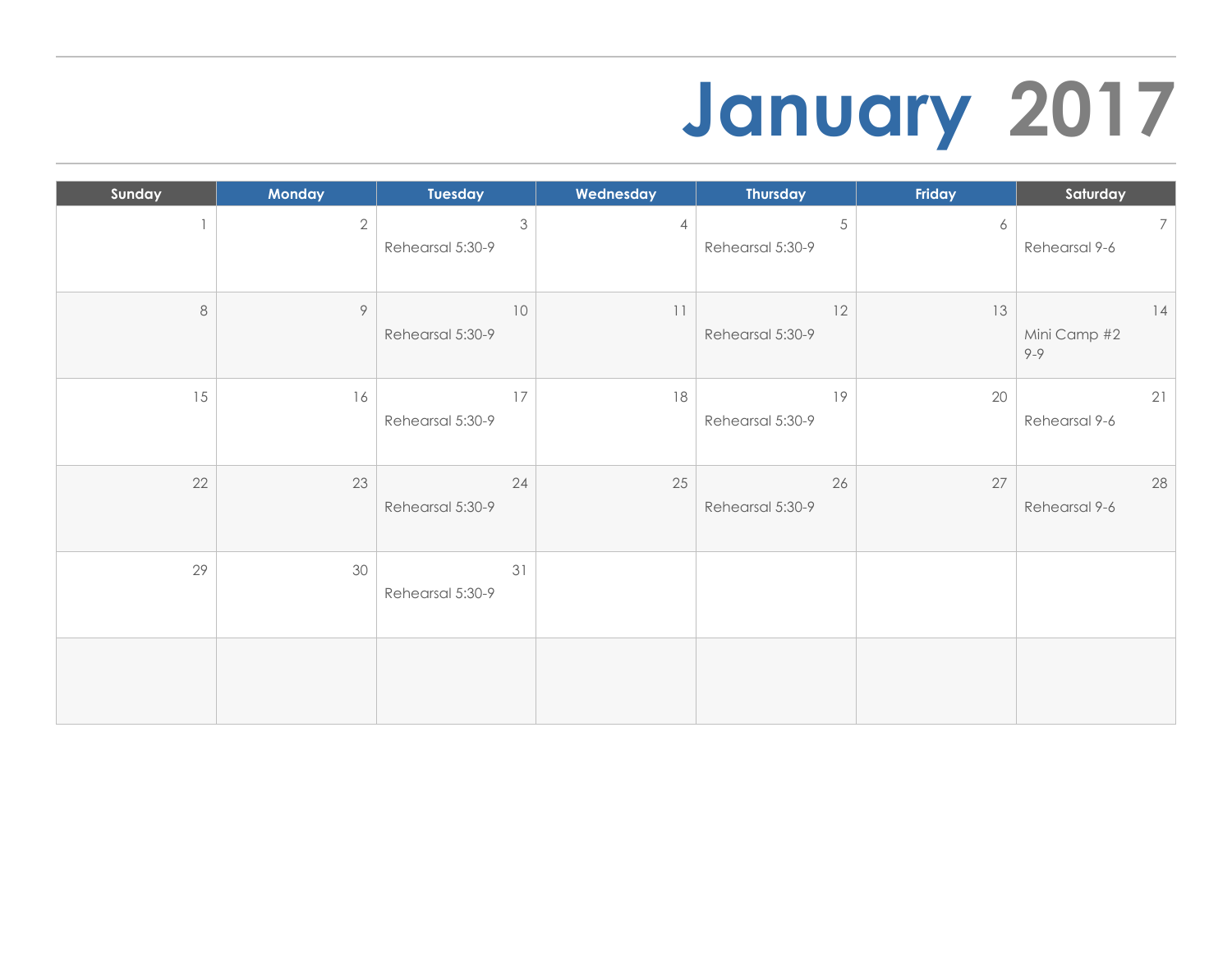## **February 2017**

| Sunday     | Monday           | Tuesday                            | Wednesday | <b>Thursday</b>                | Friday                 | Saturday                        |
|------------|------------------|------------------------------------|-----------|--------------------------------|------------------------|---------------------------------|
|            |                  |                                    |           | $\sqrt{2}$<br>Rehearsal 5:30-9 | $\mathfrak{Z}$         | $\overline{4}$<br>Rehearsal 9-6 |
| $\sqrt{5}$ | $\acute{\rm{o}}$ | $\overline{7}$<br>Rehearsal 5:30-9 | $\,8\,$   | 9<br>Rehearsal 5:30-9          | 10                     | 11<br>Mini Camp #3<br>$9 - 9$   |
| 12         | 13               | 14<br>Rehearsal 5:30-9             | 15        | 16<br>Rehearsal 5:30-9         | 17                     | 18<br>Rehearsal 9-6             |
| 19         | 20               | 21<br>Rehearsal 5:30-9             | 22        | 23<br>Rehearsal 5:30-9         | 24<br>Rehearsal 5:30-9 | 25<br>NESBA Dartmouth           |
| 26         | 27               | 28<br>Rehearsal 5:30-9             |           |                                |                        |                                 |
|            |                  |                                    |           |                                |                        |                                 |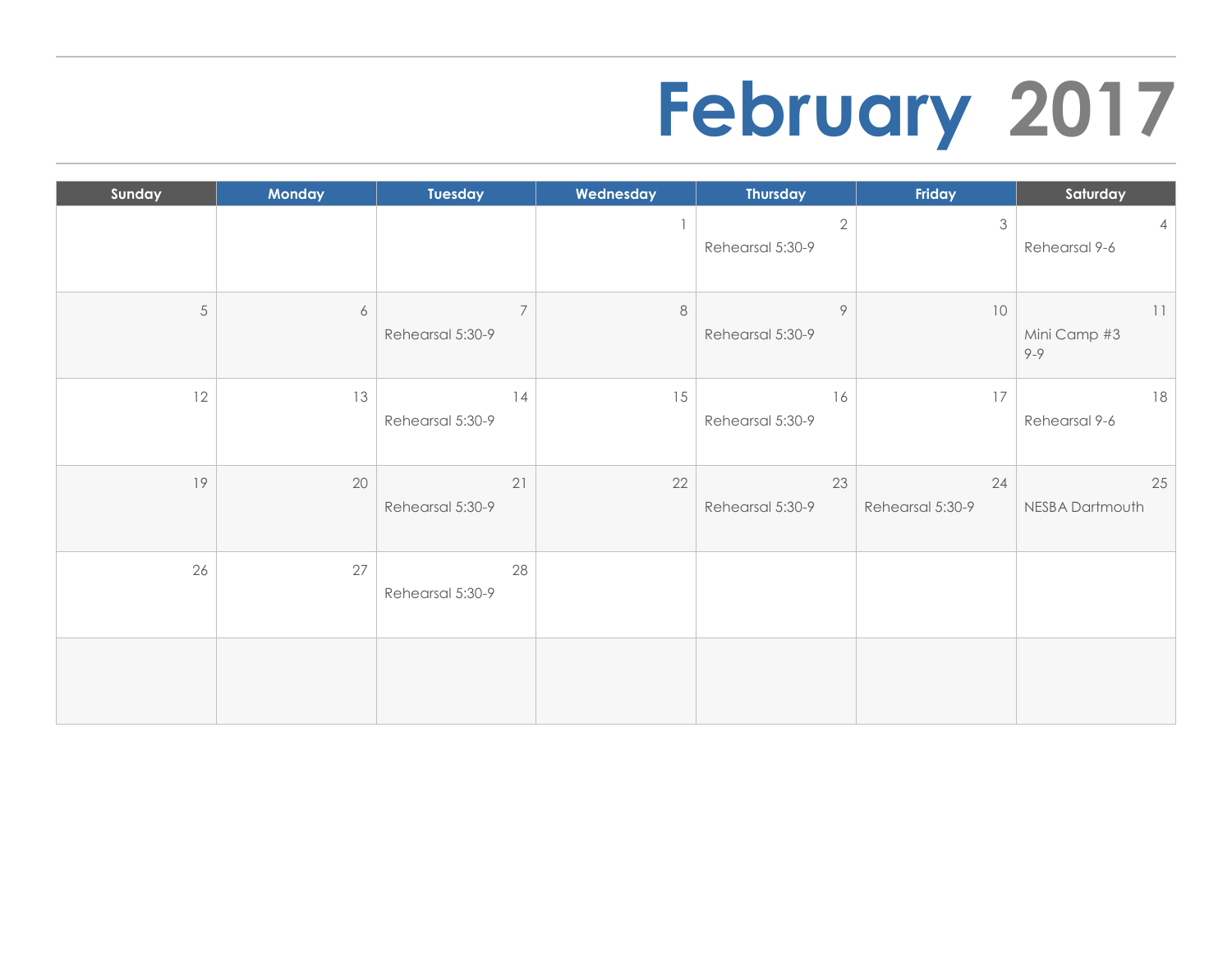### **March 2017**

| Sunday                             | <b>Monday</b>    | Tuesday                            | Wednesday | <b>Thursday</b>                | Friday                 | Saturday                               |
|------------------------------------|------------------|------------------------------------|-----------|--------------------------------|------------------------|----------------------------------------|
|                                    |                  |                                    |           | $\sqrt{2}$<br>Rehearsal 5:30-9 | 3<br>Rehearsal 5:30-9  | 4<br><b>WGI Trumbull</b>               |
| 5                                  | $\boldsymbol{6}$ | $\overline{7}$<br>Rehearsal 5:30-9 | 8         | 9<br>Rehearsal 5:30-9          | 10                     | 11<br><b>MAC Norwalk</b>               |
| 12                                 | 13               | 14<br>Rehearsal 5:30-9             | 15        | 16<br>Rehearsal 5:30-9         | 17                     | 18<br>Mini Camp #4<br>$9 - 9$          |
| 19                                 | 20               | 21<br>Rehearsal 5:30-9             | 22        | 23<br>Rehearsal 5:30-9         | 24<br>Rehearsal 5:30-9 | 25<br><b>WGI Toms River</b><br>Prelims |
| 26<br><b>WGI Toms River Finals</b> | 27               | 28<br>Rehearsal 5:30-9             | 29        | 30<br>Rehearsal 5:30-9         | 31                     |                                        |
|                                    |                  |                                    |           |                                |                        |                                        |